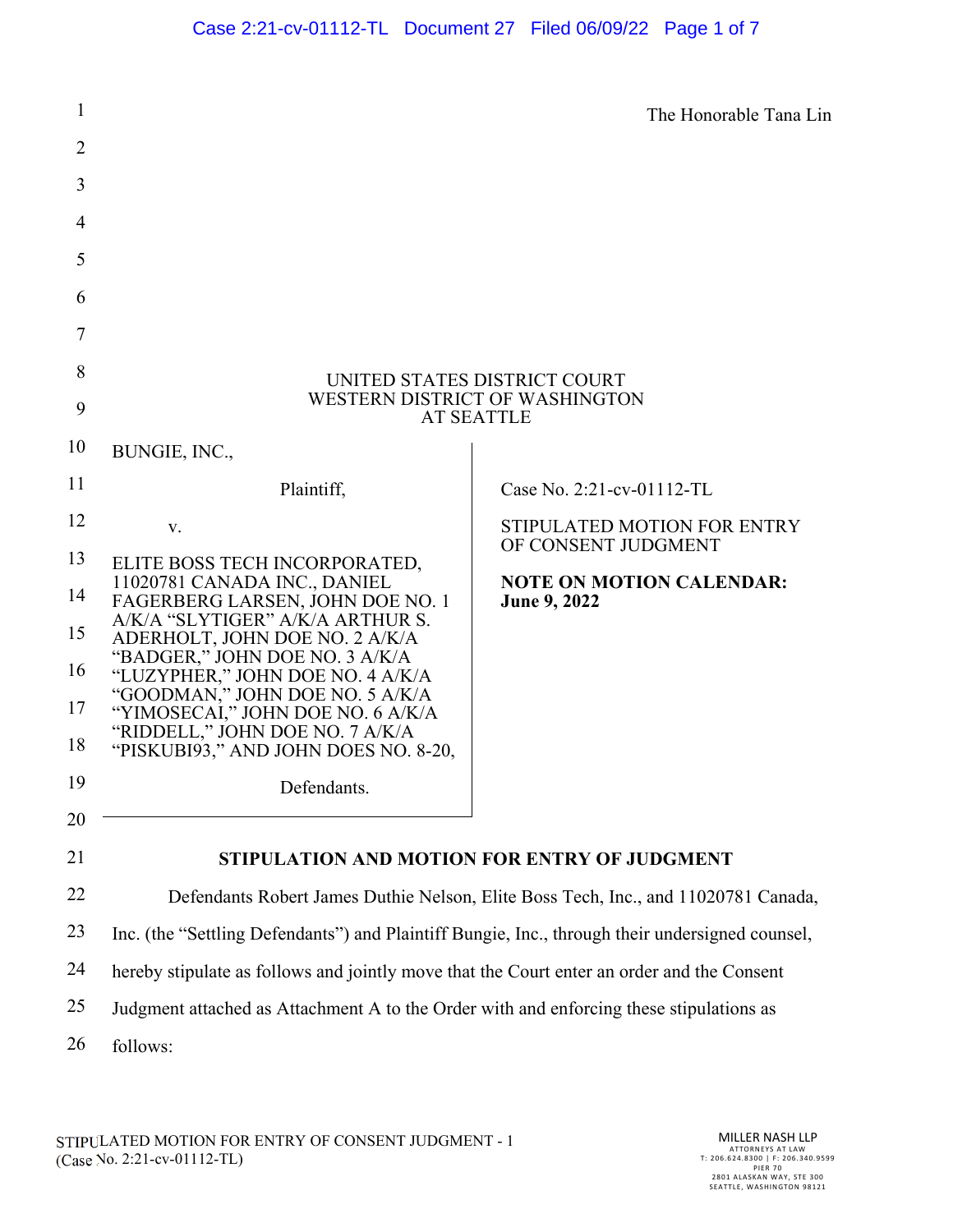### Case 2:21-cv-01112-TL Document 27 Filed 06/09/22 Page 2 of 7

1 2 3 4 1. Defendants' software referenced in the Complaint includes a software module that is designed to be used with Destiny 2 ("the Destiny 2 Software Module") that displays a graphical overlay that integrates into and annotates Plaintiff's copyrighted Destiny 2 audiovisual work, and thereby infringes as an unauthorized derivative work.

5 6 7 8 2. Defendants' software with the Destiny 2 Software Module operates by injecting code into Plaintiff's copyrighted Destiny 2 code, with the combined code working in concert to enable and provide the "hacks" marketed by Defendants, and thereby infringes as an unauthorized derivative work.

9 3. Defendants' infringement was willful.

10 11 12 13 4. In addition, Defendants' software with the Destiny 2 Software Module operates to circumvent technological measures Plaintiff employs to control and limit access to its software, including by aimbot smoothing and accessing data Plaintiff otherwise denies users access to, in violation of 17 U.S.C.  $\S$  1201(a) and (b).

14 15 16 5. The Destiny 2 Software Module has been downloaded 6,765 times, and each such download constitutes an independent provision of a circumvention device in violation of 17 U.S.C. § 1201(a) and (b).

17 18 6. Judgment will be entered against Defendant in the amount of \$13,530,000.00, representing statutory damages of \$2,000 per violation of 17 U.S.C. § 1201.

19 20 7. Any claims alleged in the Complaint and not addressed herein against the Settling Defendants are withdrawn by Plaintiff.

21 22 In addition, pursuant to 17 U.S.C. §§ 502, 504, 505, 506, and 1201, and this Court's inherent equitable powers, the Court should order as follows:

23 24 25 26 8. Defendants, all persons acting under Defendants' direction or control (including but not limited to Defendants' agents, representatives, and employees), and those persons or companies in active concert or participation with Defendants who receive actual notice of this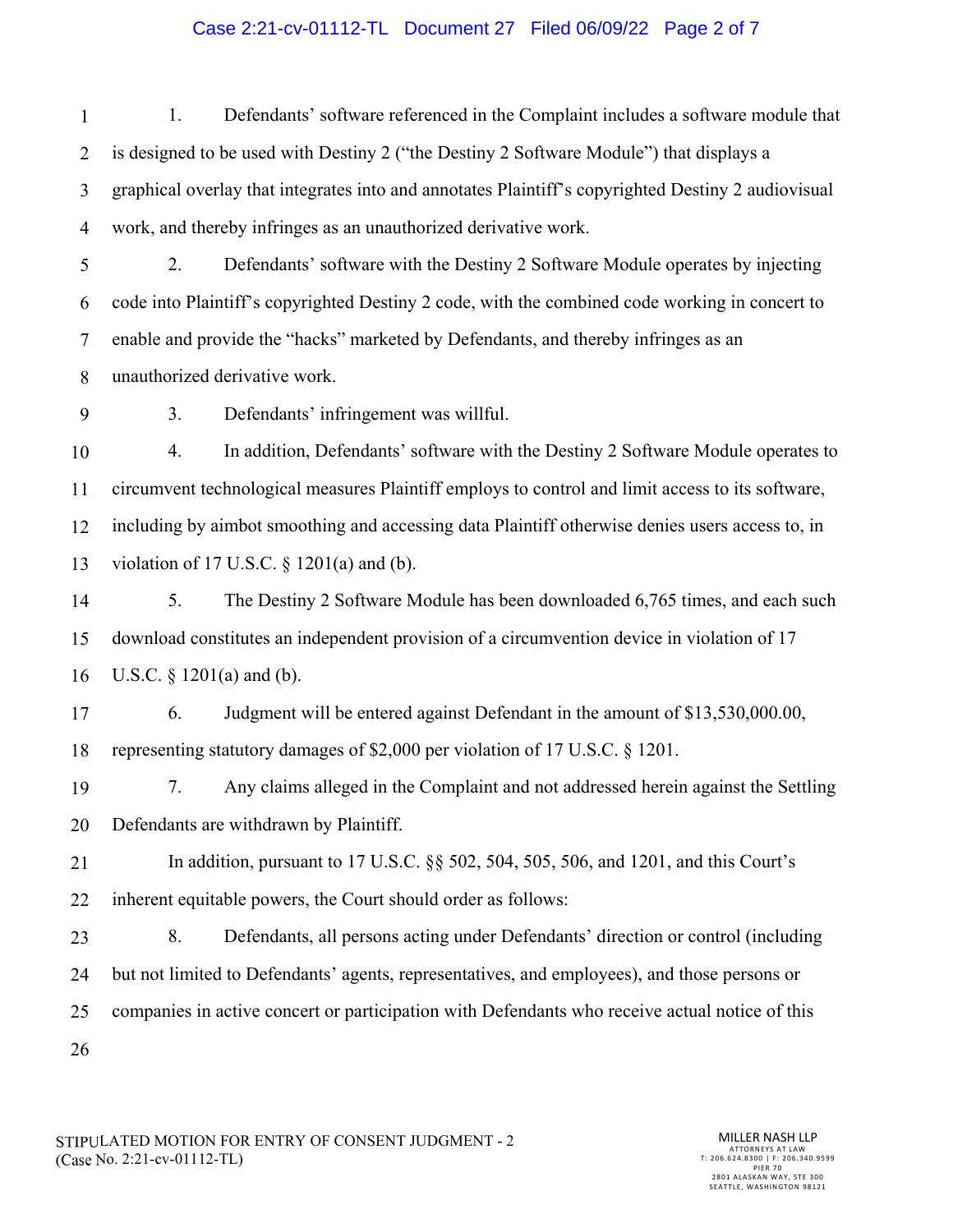## Case 2:21-cv-01112-TL Document 27 Filed 06/09/22 Page 3 of 7

1 2 Order by personal service or otherwise, must immediately and permanently cease and desist from any of the following:

| 3        | a. | Taking any steps on Defendants' own behalf or assisting others in creating,                           |
|----------|----|-------------------------------------------------------------------------------------------------------|
| 4        |    | distributing, advertising, marketing or otherwise making available; obtaining,                        |
| 5        |    | possessing, accessing or using; promoting, advertising, or encouraging or                             |
| 6        |    | inducing others to purchase or use (including via any social media account,                           |
| 7        |    | website, or video-sharing account); selling, reselling, or processing payments for;                   |
| 8        |    | assisting in any way with the development of; sharing, copying, transferring, or                      |
| 9        |    | distributing; publishing or distributing any source code or instructional material                    |
| 10       |    | for the creation of; or operating, assisting, promoting or linking to any website                     |
| 11       |    | designed to provide information to assist others in accessing, developing or                          |
| 12       |    | obtaining: (i) the Destiny 2 Software Module, either alone, or in conjunction with                    |
| 13       |    | the Defendants' Software; or (ii) any software whose use infringes Intellectual                       |
| 14       |    | Property owned or controlled by Plaintiff or its parents, subsidiaries, or affiliates                 |
| 15       |    | (collectively, "Plaintiff"), circumvents technological measures that effectively                      |
| 16       |    | control access to Plaintiff's games, violates Plaintiff's licensing agreements,                       |
| 17       |    | assists players of Plaintiff's games in violating Plaintiff's licensing agreements, or                |
| 18       |    | is designed to exploit or enable the exploitation of any game owned, published,                       |
| 19       |    | distributed or operated by Plaintiff.                                                                 |
| 20       | b. | Investing or holding any financial interest in any enterprise, product, or company                    |
| $\sim$ 1 |    | $-1.1.1.$ Defined by the case of the second of the case to see the first of the fields $f_{\rm{eff}}$ |

- 21 22 23 which Defendant knows or has reason to know is now, or intends in the future to be, engaged in any of the foregoing activities prohibited by this Judgment and Permanent Injunction.
- 24 25
- 
- 26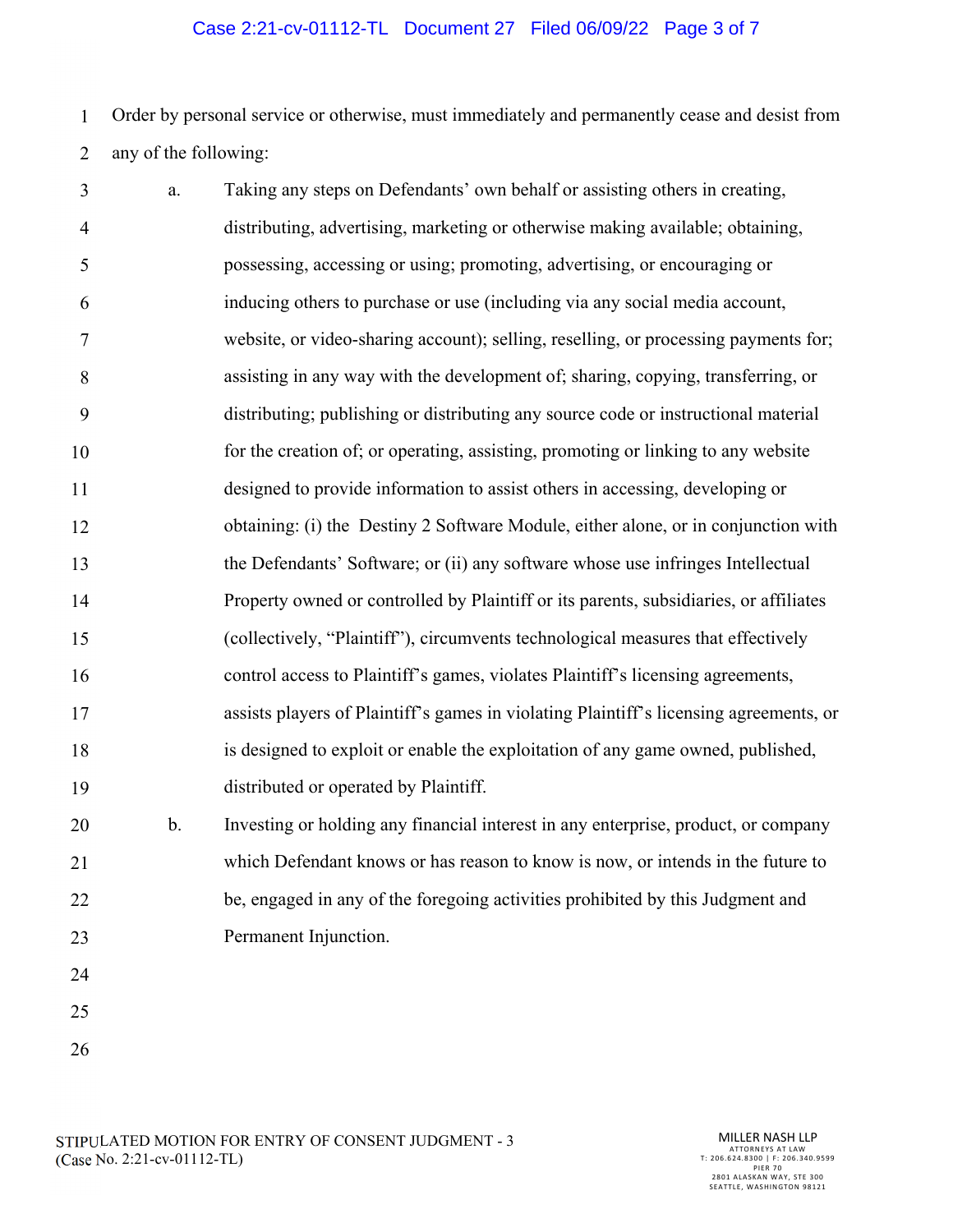### Case 2:21-cv-01112-TL Document 27 Filed 06/09/22 Page 4 of 7

1

2 3

c. Reverse engineering, decompiling, packet editing, or otherwise manipulating without authorization, any game owned, published, or operated by Plaintiff, or providing any assistance to any person or entity engaged in such activities.

4 5 6 7 8 9 10 9. Defendants and all third parties acting in concert and participation with Defendants, including but not limited to any domain name registrars or registries holding or listing any of Defendants' websites or storefronts, are prohibited from supporting or facilitating access to any and all domain names, URLs, and websites (including, but not limited to, insert sites), including any and all future and successor domain names, URLs, and websites, through which Defendants traffic in circumvention devices that threaten Plaintiff's technological protection measures or which infringe Plaintiff's Intellectual Property rights.

11 12 13 14 15 16 17 18 19 20 10. Defendants are prohibited from using any social network, video sharing, or digital messaging accounts under their control (including, but not limited to, Facebook, groups or chats on Facebook, YouTube, Twitter, Tik Tok, Discord, GBATemp, Reddit, Telegram, Skype, WeChat, WhatsApp, Signal, or their equivalent)to provide any content relating to the distribution, marketing, offering for sale, or promotion of the Defendants' Software or any other software whose use infringes any of Plaintiff's Intellectual Property Rights, circumvents Plaintiff's technological measures that effectively control access to Plaintiff's games, or violates (or assists players of Plaintiff's games in violating) Plaintiff's license agreements, and must take all necessary steps to remove any information on any non-dedicated (e.g., personal) social network accounts under Defendants' control used to distribute or promote any of the foregoing.

21 22 23 11. Defendants are further prohibited from engaging in any other violation of the Digital Millennium Copyright Act or the Copyright Act, or any other federal or state law, with respect to Plaintiff and its intellectual property.

24 25 12. Defendants must destroy the Destiny 2 Software Module or any software that in any way interacts with or pertains to Plaintiffs' Intellectual Property.

26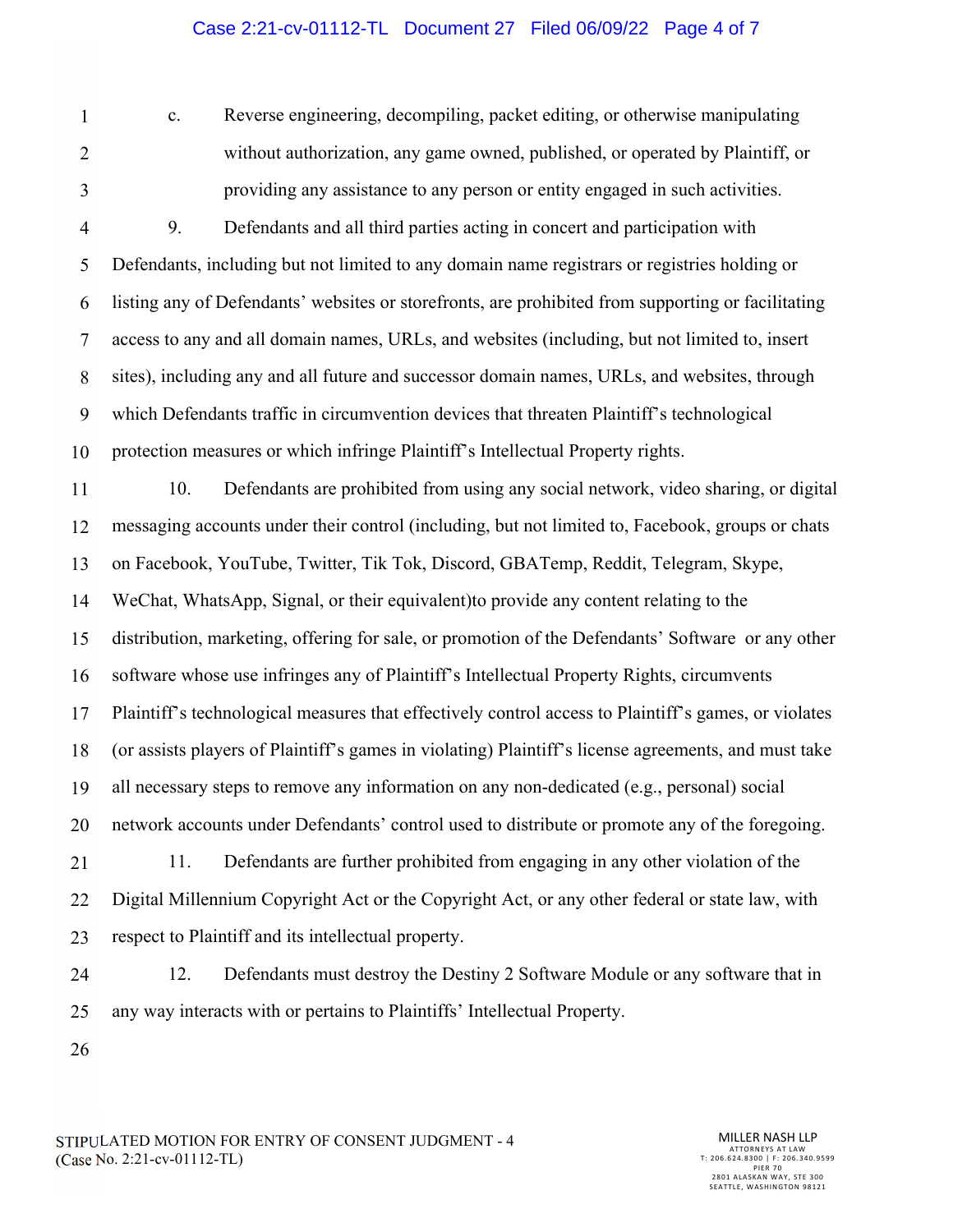#### Case 2:21-cv-01112-TL Document 27 Filed 06/09/22 Page 5 of 7

1 2 13. Any violations of this order by Defendants will subject them to the full scope of this Court's contempt authority, including punitive, coercive, and monetary sanctions.

3 4 14. Any company or entity that any of Defendants control in the future will also comply with the provisions of this Judgment and Permanent Injunction.

5 6 7 8 15. This permanent injunction is binding against Defendants worldwide, without regard to the territorial scope of the specific intellectual property rights asserted in the Complaint and may be enforced in any court of competent jurisdiction wherever Defendants or their assets may be found.

9 10 11 12 13 16. The Parties irrevocably and fully waive notice of entry of this Judgment and Permanent Injunction and notice and service of the entered Judgment and Permanent Injunction. Plaintiff is not required to post any bond or security in connection with the Final Judgment and Permanent Injunction, and Defendants have permanently, irrevocably, and fully waived any right to request a bond or security.

14 15 16 17. The Parties irrevocably and fully waive all rights to appeal this Judgment and Permanent Injunction, to have it vacated or set aside, to seek or obtain a new trial thereon or otherwise to attack in any way, directly or collaterally, its validity or enforceability.

17 18 19 20 21 22 23 24 18. Nothing contained in this Judgment and Permanent Injunction limits the right of the Plaintiff to seek relief, including without limitation damages, for any infringements of any Intellectual Property rights occurring after the date of this Judgment and Permanent Injunction. 19. The Court will retain jurisdiction of this action to entertain further proceedings and to enter further orders as may be necessary or appropriate to implement and enforce the provisions of this Judgment and Permanent Injunction. The Parties consent to the personal jurisdiction of the United States District Court for the Western District of Washington for purposes of enforcing the Judgment and Permanent Injunction.

- 25
- 26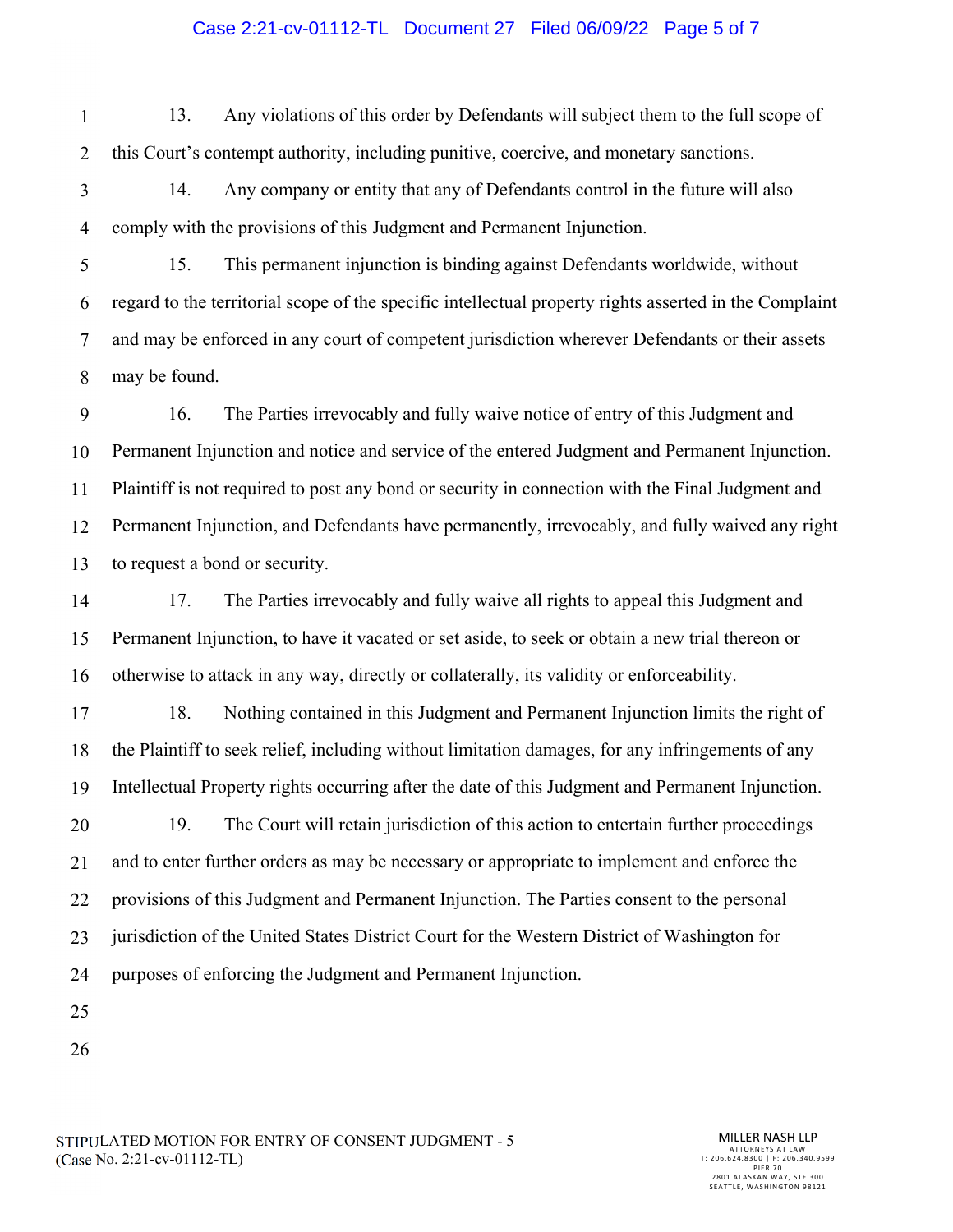# Case 2:21-cv-01112-TL Document 27 Filed 06/09/22 Page 6 of 7

| $\mathbf{1}$   | 20.                                                                                   | The parties agree that there is no just reason for delay in entering this Judgment |  |  |
|----------------|---------------------------------------------------------------------------------------|------------------------------------------------------------------------------------|--|--|
| $\overline{2}$ | and Permanent Injunction and, pursuant to Federal Rule of Civil Procedure 54, request |                                                                                    |  |  |
| 3              | immediate entry of this Judgment and Permanent Injunction against Defendants.         |                                                                                    |  |  |
| $\overline{4}$ | SO STIPULATED AND MOVED, THROUGH COUNSEL OF RECORD.                                   |                                                                                    |  |  |
| 5              | DATED this 9th day of June, 2022.                                                     |                                                                                    |  |  |
| 6              |                                                                                       |                                                                                    |  |  |
| 7              | By: s/ Brian W. Esler<br>Brian W. Esler, WSBA No. 22168                               | By: s/ Lance C. Venable<br>Lance C. Venable                                        |  |  |
| $8\,$          | <b>MILLER NASH LLP</b>                                                                | The Law Office of Lance C. Venable, PLLC                                           |  |  |
| 9              | Pier 70<br>2801 Alaskan Way, Suite 300                                                | 4939 W. Ray Rd., Suite 4-219                                                       |  |  |
| 10             | Seattle, WA 98121<br>Telephone: (206) 624-8300                                        | Chandler, AZ 85226-2066<br>Telephone: (602) 730-1422                               |  |  |
|                | Fax: (206) 340-9599                                                                   | Email: lance@venableiplaw.com                                                      |  |  |
| 11             | Email: brian.esler@millernash.com                                                     | Duncan C. Turner                                                                   |  |  |
| 12             | Akiva M. Cohen, New York Bar No. 4328969                                              | Badgley Mullins Turner PLLC                                                        |  |  |
| 13             | (Admitted pro hac vice)<br>KAMERMAN, UNCYK, SONIKER                                   | 19929 Ballinger Way, Suite 200<br>Seattle, WA 98155                                |  |  |
| 14             | & KLEIN, P.C.<br>1700 Broadway                                                        | Telephone: (206) 340-5907                                                          |  |  |
|                | New York, NY 10019                                                                    | Fax: (206) 621-9696                                                                |  |  |
| 15             | Telephone: (212) 400-4930<br>Email: acohen@kusklaw.com                                | Email: dturner@badgleymullins.com                                                  |  |  |
| 16             |                                                                                       | <b>Attorneys for Defendants</b>                                                    |  |  |
| 17             | Dylan M. Schmeyer, Colorado Bar No. 50573<br>(Admitted pro hac vice)                  |                                                                                    |  |  |
| 18             | KAMERMAN, UNCYK, SONIKER                                                              |                                                                                    |  |  |
|                | & KLEIN, P.C.<br>2600 S. Rock Creek Parkway #36-202                                   |                                                                                    |  |  |
| 19             | Superior, CO 80027<br>Telephone: (719) 930-5942                                       |                                                                                    |  |  |
| 20             | Email: dschmeyer@kusklaw.com                                                          |                                                                                    |  |  |
| 21             | <b>Attorneys for Plaintiff</b>                                                        |                                                                                    |  |  |
| 22             | 111                                                                                   |                                                                                    |  |  |
| 23             | 111                                                                                   |                                                                                    |  |  |
| 24             | 111                                                                                   |                                                                                    |  |  |
| 25             | 111                                                                                   |                                                                                    |  |  |
| 26             | 111                                                                                   |                                                                                    |  |  |